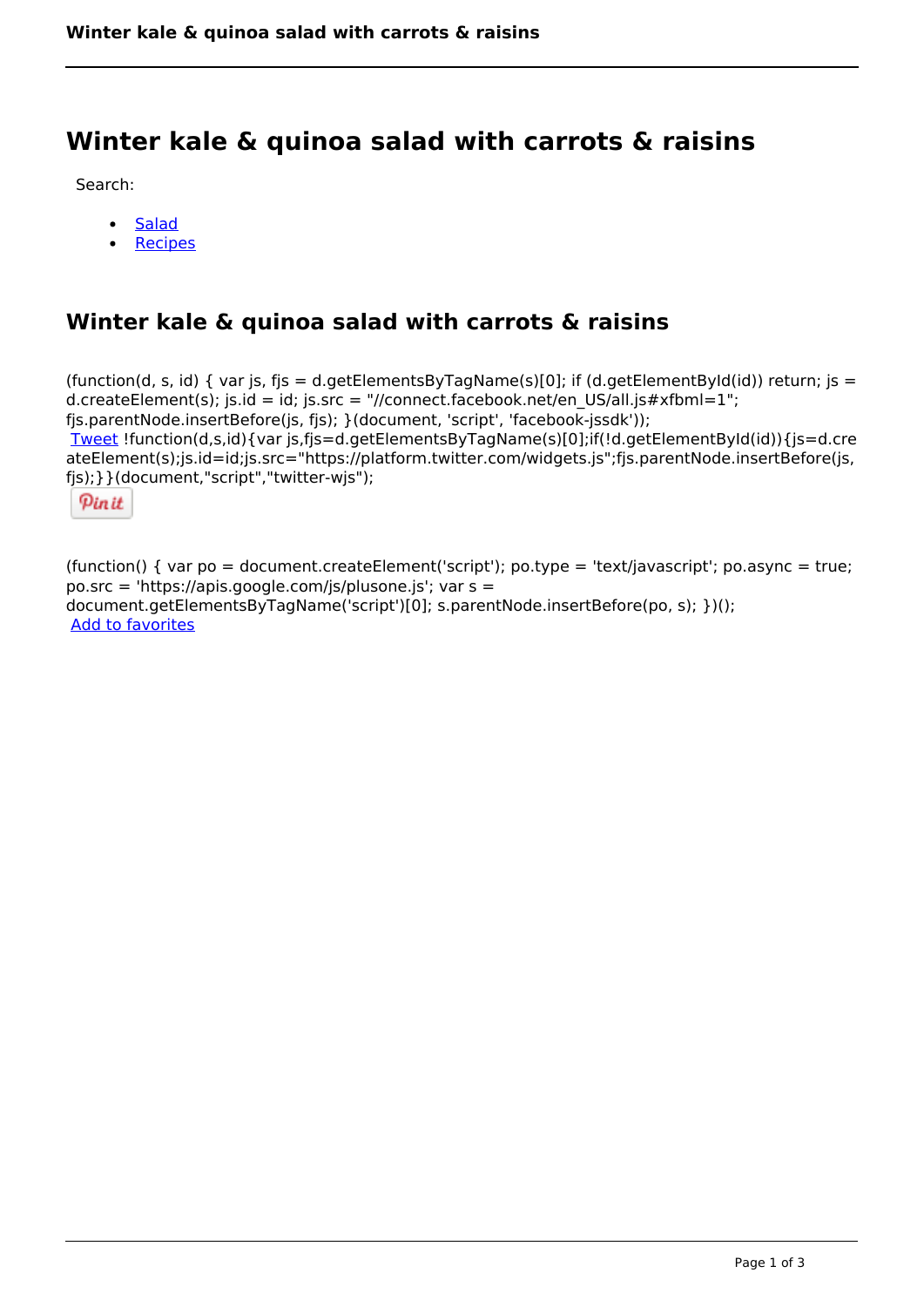#### **Winter kale & 
quinoa salad with carrots & raisins**



Rate this recipe

13 people are cooking this [Count me in](https://www.naturalhealthmag.com.au/flag/flag/favorites/1163?destination=printpdf%2F1163&token=1c6d16f2c7feafe77195f5f2db816a26)

Earthy kale, red cabbage and carrots are accompanied with protein-rich quinoa, toasted almonds and sweet raisins.

The result is a colourful, textured salad, sparked with a citrus vinaigrette that promises to keep the doctor away.

Before tossing the greens, it's essential to massage the kale leaves with lemon juice, oil and salt just long enough to soften the sturdy leaves.

#### **INGREDIENTS** (Serves 4-6)

- 1 large bunch green curly kale, tough veins removed and leaves coarsely chopped
- 2 tbsp fresh lemon juice
- 1 tbsp extra virgin olive oil
- Pinch of salt
- 1 large carrot, peeled and shredded
- 1½ cups (120g) thinly sliced red cabbage
- ½ cup (90g) cooked [quinoa](http://www.naturalhealthmag.com.au/search/node?theme=nourish&keys=quinoa)
- $\cdot$   $\frac{1}{4}$  cup (30g) sliced almonds
- $\cdot$   $\frac{1}{4}$  cup (45g) golden raisins